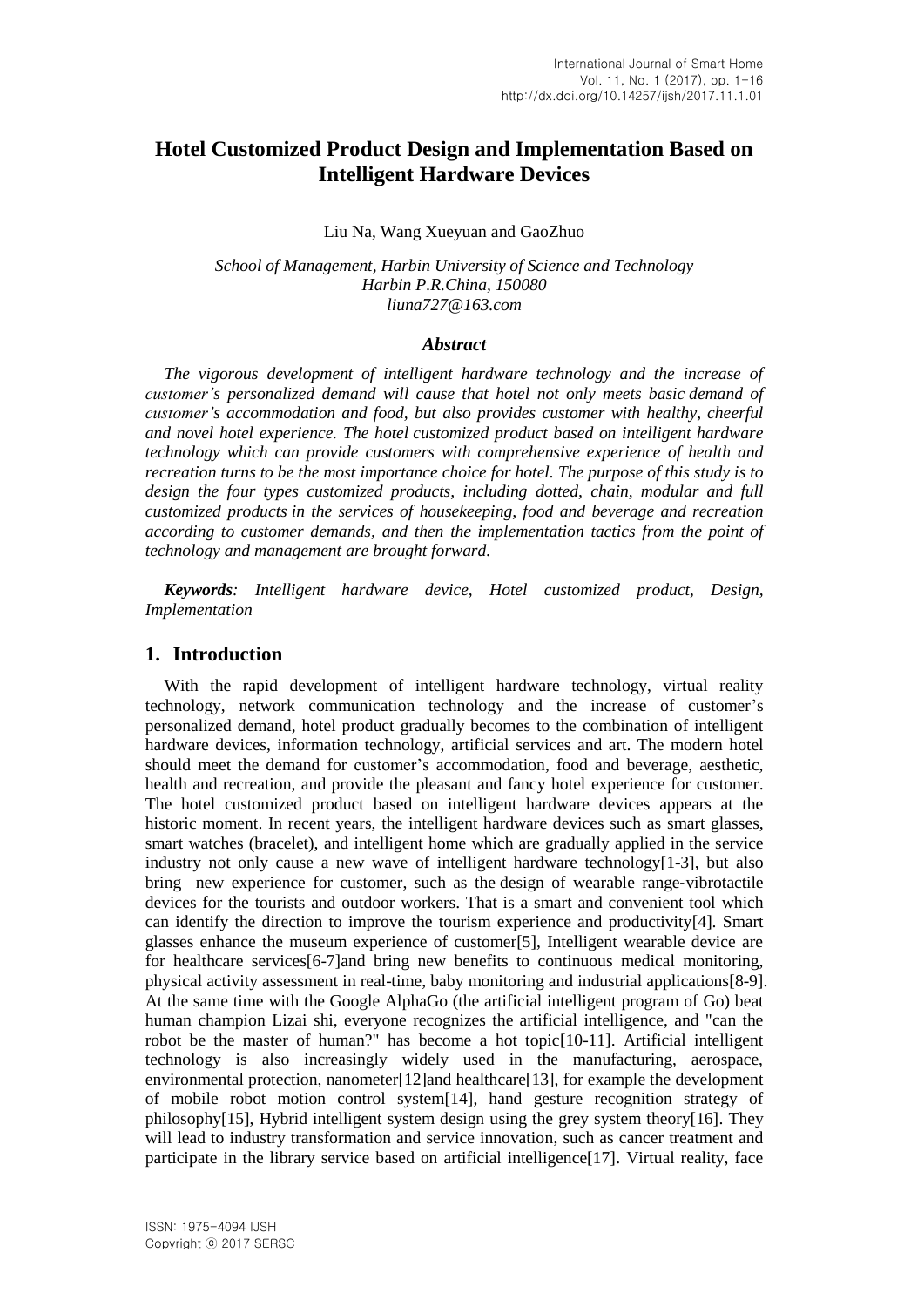recognition payment system and the service robot will make the hotel full of charm of science and technology[18]. The intelligent hardware devices not only change the lifestyles and consumption idea of customer, but also have an big effect on the product design and business mode of the hospitality industry. According to the European commission's investigation, the market value of service robots will reach 100 billion Euros in 2020. In consequence, the hotel which applies the intelligent hardware devices based on the artificial intelligence, virtual reality and wearable technology to [services](javascript:void(0);) of [housekeeping,](javascript:void(0);) food and beverage and recreation is especially important. This paper describes the application of intelligent hardware devices in the services of [housekeeping,](javascript:void(0);) food and beverage and recreation, and designs the dotted, chain, modular and fully customized product according to customer demands and interests. Moreover we make a deep analysis of the implementation strategy from the point of technology and management.

## **2. The Application of Intelligent Hardware Devices in Hotel**

Intelligent hardware devices can connect guest room, dining room and entertainment department together, and monitor body condition according to customer's requirement from the three aspects of sleep, diet and exercise in order to provide the integrate health solutions of [rational](javascript:void(0);) [diet,](javascript:void(0);) effective sleep and moderate exercise.

## **2.1. The Application of Intelligent Hardware Devices in Housekeeping Service**

Intelligent hardware devices have been widely applied in housekeeping service, such as intelligent bed, intelligent robot (chatting, play games, cover with quilt and take things), intelligent commodity (electric toothbrush, smart makeup and smart toilets) and one-click control which can connect the electronic devices in room(television, air conditioning, lights and so on) to the smartphone. Among them, the intelligent bed is typical representative. The intelligent bed which has built-in biometric sensors can collect the customer's data of heart rate, respiration rate and degree of sleep, and adjust to the best supporting strength and the hardness of the mattess according to the height size, weight and sleeping position of sleeper<sup>[19]</sup>. Moreover it can automatically record the best state of sleep, and pass the data to sleep analysis system, in order to provide professional health advice of sleep for customer. Follow the principles of "Sleep produce health" and "improving the life quality", the intelligent bed can give customer advices on the diet and exercise schedule of the next day which is based on the sleep data of last night by the adaptive algorithm. At the same time, the intelligent bed which connects to smart bracelets will adjust different hardness index of mattress on the basis of the body movement data from customer's smart bracelets, in order to help customer to enter deep sleep and obtain the pleasant sleep experience.

In addition, the intelligent bed not only has the function of automatically adjust temperature by the user's data (heart rate, breathing, body movement) and personal preference to make the exclusive "temperature curve of golden sleep" for everyone, but also has the function of warming bed automatically before sleep and "a key bask in the quilt". Meanwhile, the bed can also be connected to the service robot, when customer kicks a quilt, the service robot will gently cover the quilt for him like mother or spouse.

### **2.2. The Application of Intelligent Hardware Devices in Food and Beverage Service**

Intelligent hardware devices build a healthy, comfortable and interesting dining environment for customer, and realize the desire of the people's rational diet. The intelligent food and beverage control system which connect the waiter, table, tableware, kitchen to customer by intelligent hardware devices should provide the food calories information, nutritional value and various dining scene of virtual experience for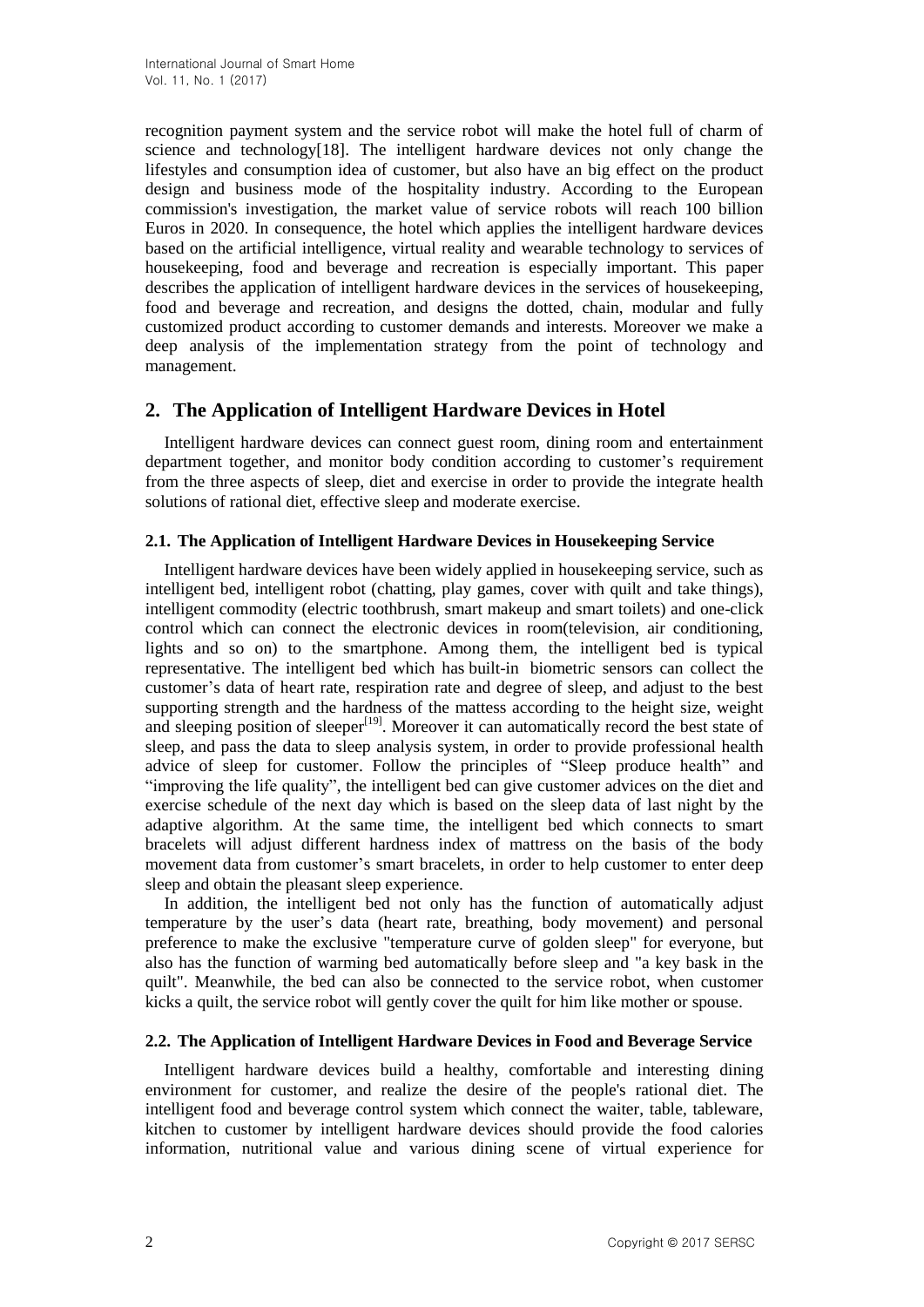customers, such as the characteristic scene of folk song and dance, work while dining, business talk, friends get-together. Intelligent hardware devices has been widely applied in food and beverage service, for example intelligent bracelets will record the customer data of heart rate, pulse and consume calories in the morning, when customer's wrists touch the intelligent table, the intelligent table can receive the data and automatically display the food nutrition of lunch which is customer needed to add. Moreover, it can [rapidl](javascript:void(0);)y take the food information from the menu system to help customers to have rational diet, and customer can see the dishes' taste, nutrition composition and calories by clicking electronic menu to select dishes. Moreover the selected dishes will be directly passed to the kitchen cooking, and the cooked dishes can be transmitted by service robot or a waiter to table according to customer's requirement. The dishes also show the calories and nutritional value of food through the sensor and [liquid](javascript:void(0);) [crystal](javascript:void(0);) [display](javascript:void(0);) for customer.

Customers can be [put](javascript:void(0);) [into](javascript:void(0);) a particular scene and enjoy the meals by virtual reality glasses at meals. Virtual reality glasses are divided into two kinds, one kind is high-grade, such as "Google Glasses" which is a wearable computer. Customers can browse the web, take food photos and video which can be upload social platform, and complete all the missions of the smartphone by simple voice commands, in order to liberate hands to "focus" the food. The other kind is simple and interesting, such as "Google Cardboard" which can be used by collocating the smartphone and the corresponding app. The cardboard includes double convex lens, magnet, magic stick, rubber band and NFC *etc*, which can be assembled a simple glasses of virtual reality by customer according to the introduction in a few minutes. The customer will acquire the double pleasure of tasting food and making toy at mealtime.

#### **2.3. The Application of Intelligent Hardware Devices in Recreation Service**

The intelligent hardware devices build a healthy, comfortable and funny recreation environment to relax body and mind of customer. Intelligent recreation system connect the waiter, coaches, fitness equipment, intelligent wearable devices to customer, and dynamically adjust the exercise intensity and fitness training plan according to constantly monitor data of customer's sleeping, dining and physical condition by intelligent hardware devices. Intelligent hardware devices have been widely applied in recreation services, such as intelligent fitness equipment, 7D movie theaters of virtual reality and intelligent wearable devices.

The intelligent fitness equipments include three kinds: the first kind is a multi-media treadmill which is equipped with music, video (film) and WIFI can make customer to run more simply. At the same time, the customer can choose the program of running training according to the condition of age, weight and personal preference, and automatically adjust the speed of treadmill. The second kind is wearable muscle stimulator which is lightweight and portable. It can be posted at any place where you want to get fit, you can view degree of each muscle exercise in real-time and daily exercise muscle by Bluetooth and the corresponding App. The best benefit of wearable muscle stimulator is making user to exercise at anytime and anywhere. The third kind is the exoskeleton equipments which imitate nature become the extension of human body to help mankind to [fulfil](javascript:void(0);) the tasks which can't complete before. There are different kinds of sport experience modules in the exoskeleton equipment for customers, such as imitating space walk, flying in the air and climbing mount. And the exoskeletons equipment is equipped with standardized connector, customer can load all kinds of wearable devices what he needs or interested.

In addition, intelligent fitness equipments which using artificial intelligent control system can help customer to find like-minded training partner to share the achievements of their own training. As the combination of fitness and entertainment, the intelligent fitness equipments can make user to get the pleasure of sweaty hard and interesting game. Meanwhile, the intelligent robot which replace coach provide customer with professional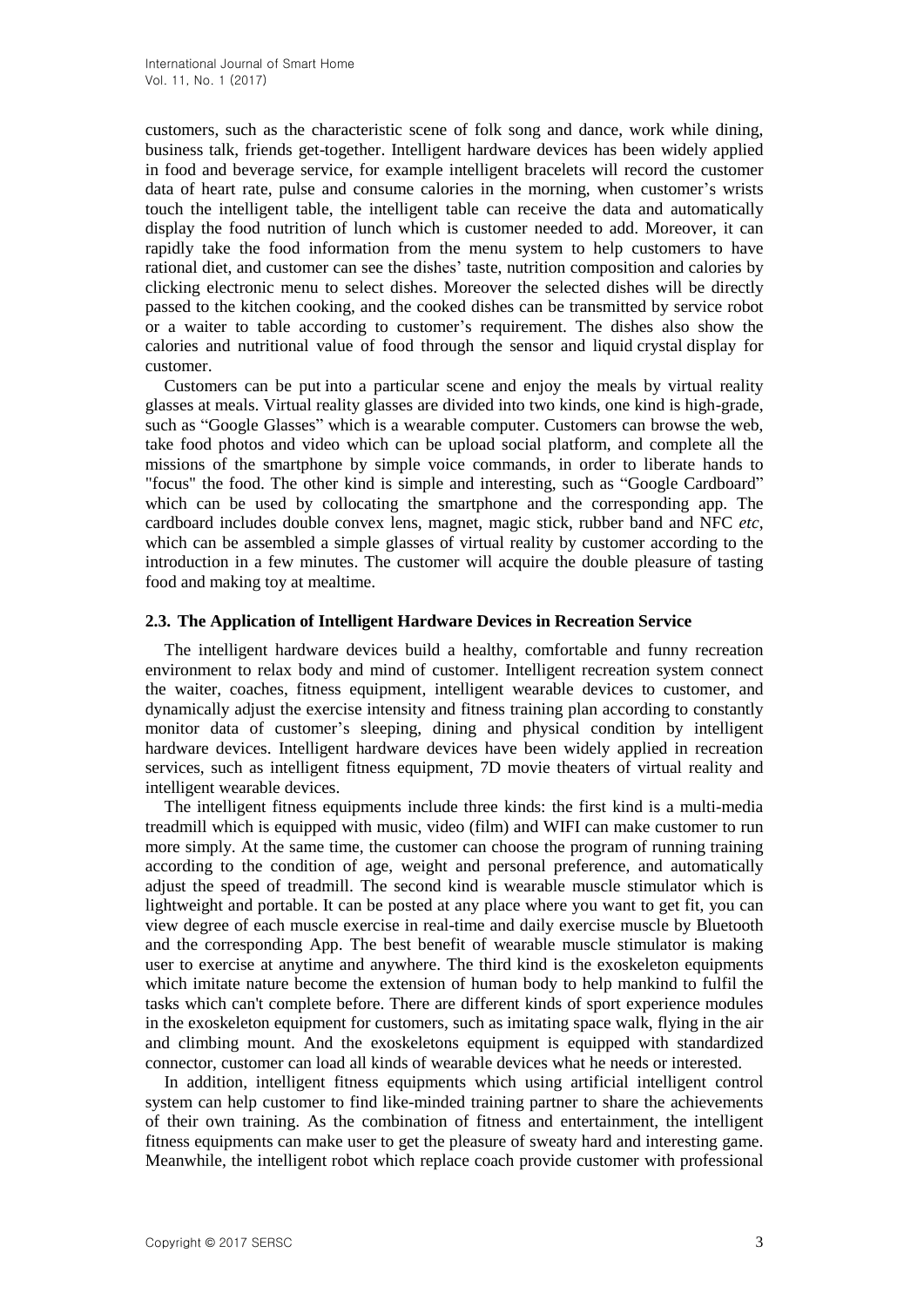coaching course. The intelligent robot will monitor the customer's [exercise](javascript:void(0);) [situation](javascript:void(0);) in real-time, when the customer reached unsustainable gravity, the intelligent robot will automatically reduce the suffering force of training to provide secure and comfortable fitness experience for the customer.

In short, the intelligent hardware devices are developing towards the trend of more human, high efficiency and operational convenience, the form of dynamic engine evolves from traditional motor driven to new flexible materials, and gradually become a part of the human body extension.

# **3. Design of Hotel Customized Product based on the Intelligent Hardware Devices**

The customized design of hotel product based on intelligent hardware devices doesn't simply attach the intelligent hardware devices to the traditional hotel product, but find a new perspective from the people's physiological characteristics and psychological feelings, as well as the positive lifestyle of society and fashion idea of consumption. Therefore, the intelligent hardware devices are not the main problem, how to make the hotel customized product provide customer with pleasant and novel experience of intelligence on the basis of the hardware devices is the most important problem.

## **3.1. The Concept of Hotel Customized Product based on the Intelligent Hardware Devices**

Hotel customized product is the comprehensive combination of intelligent hardware devices, artificial service and environment to meet the need of customer for pleasant experience in the hotel space. The intelligent hardware devices are the carrier, the artificial service and information are the core attributes, the environment is the catalyst, pleasant experience is the final goal. Hotel customized products which is on the basis of information platform (intelligent hardware devices and big data) provide customers with customized intelligent products, which including experience intelligent hardware device and virtual reality scenes, participation in improvement and innovation of the intelligent hardware device, exchange and learning of knowledge (learn cooking [really](javascript:void(0);) in the leisure kitchen of hotel or with intelligent glasses virtually at home) and professional fitness solutions by experience all the intelligent hardware devices. The suppliers of hotel customized product are service robot with high intelligence quotient and staff with high skills and emotional quotient.

The hotel has multi-profit model, which including experience intelligent hardware device, professional services of staff, sales of the intelligent hardware devices and integrative information solutions of diet and fitness. Hotel intelligent information platform is the intelligent system which connects intelligent hardware device, staff, professional counseling centers to customer. It delivers the monitoring data of customer from the intelligent hardware device in housekeeping, food and beverage and recreation service between customer and professional counseling center according to customer demand. Therefore the customized product is the combination of intelligent technology and sincere emotion service which includes technical guidance, emotional support and moral encouragement of staff.

### **3.2.The Type of Hotel Customized Products based on Intelligent Hardware Devices**

**3.2.1. The Overview of Hotel Customized Products Type:** Hotel customized product is exclusive for customer and reflect customer's personal demand by customer's participation in the design, composition, production and trading of product. Customers have different degrees of participation in types of hotel customized products. Hotel customized products are divided into four types: dot customization, chain customization,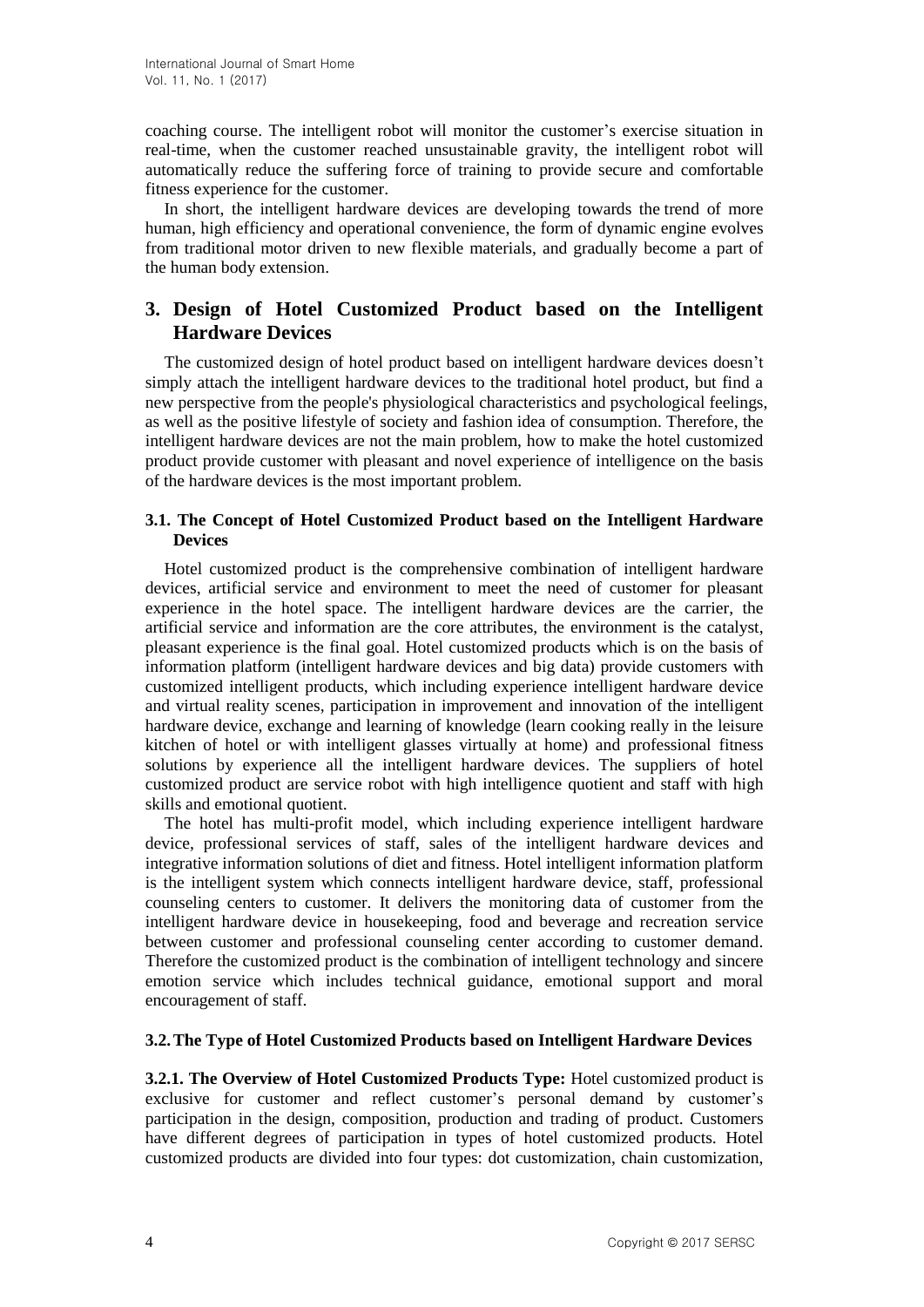modules customization and full customization along the products value chain. And the four types are based on management. Dotted customization indicates that the trading way of hotel product is customized, which including distribution channels and trading contracts. The trading contracts can be divided into standard and negotiation contract, diversified distribution channels includes direct sales, agents, and the third platform. Chain customization indicates that the combination method of hotel product is customized, combined programs include intelligent hardware devices or scenes, artificial service and information solutions. The combination channels are divided into hotel information platform which according to the selective results of most customers, customers self-select, staff's referrals and the third platform. Module customization indicates that the production of hotel product is customized, which is made up of three modules: food and beverage, housekeeping and recreation service. Each module has diverse hardware devices, such as intelligent massages bed, intelligent constant temperature bed and "fall in sleep" bed. When customers experience hardware devices, they can choose three control modes of the intelligent hardware devices, such as self-adjust, request the waiter to guide and automatically adjust by machine. The full customization indicates that the design of hotel product is customized, customer actively participate in the design of intelligence service, improvement and innovation of the dishes and so on. The four types of hotel customized product is shown in Figure 1.



**Figure 1. The Type of Hotel Customized Products**

**3.2.2. The Key Design and Management Point of Different Customized Products:** The key design and management points of the four customized products are different, as follows: dotted customization focuses on diversified way to trade, standard production of intelligent devices, standard artificial service and cost management; Chain customization focuses on the diversified combination method, construction of hotel information platform and the contact with the third platform; Module customization focuses on diversified design of the three modules which including food and beverage, housekeeping and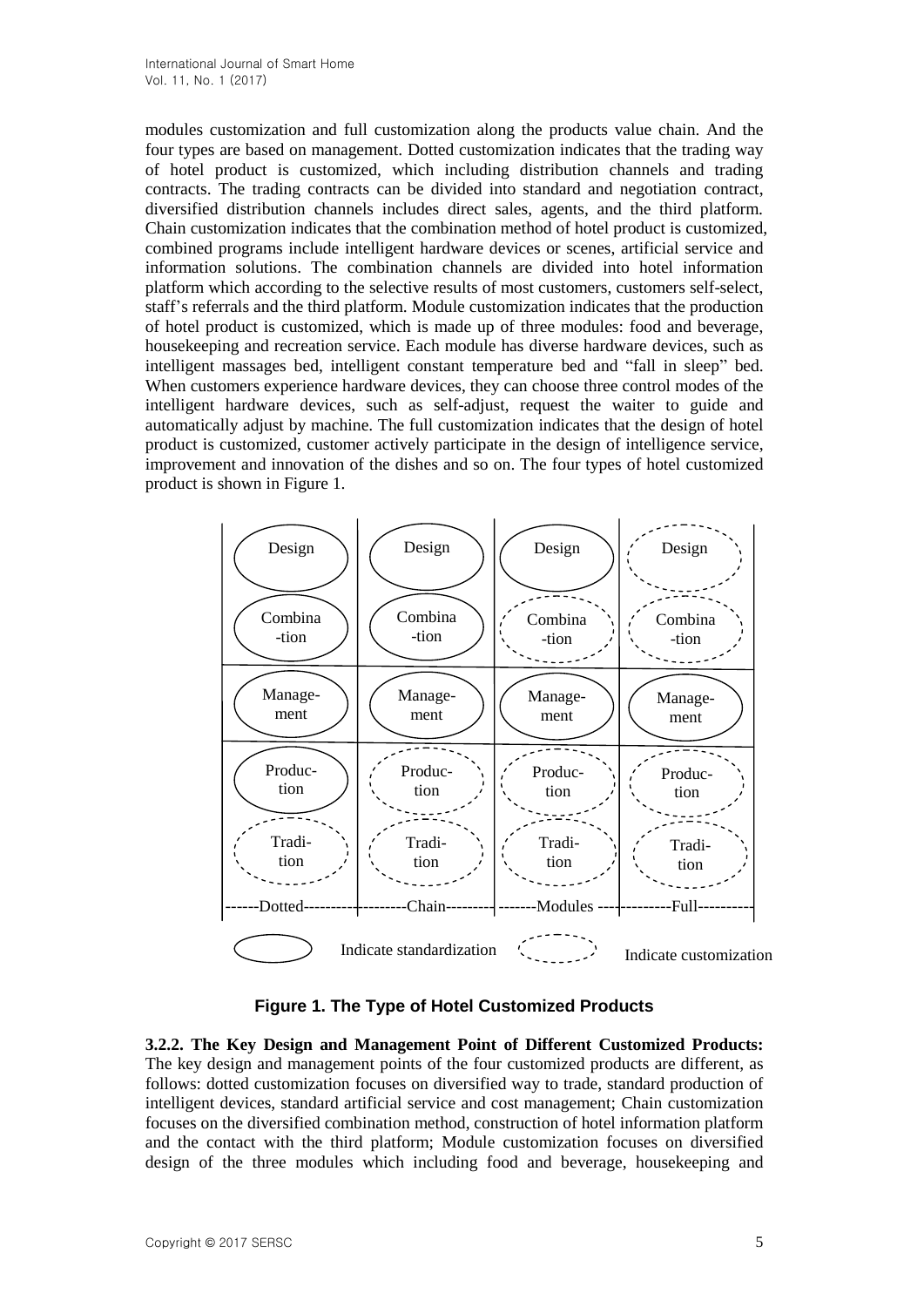recreation service, the convenience of customers' choice, the communication with customer and the compound staff management; Full customization focuses on the design of intelligent services, improvement and innovation of dishes, the ability to guide and influence on customer, the development of new products and improvement of staff's quality. It emphasizes the integrated advantage of the product value chain. The four types of hotel customized products focus on different key points, as shown in Table 1.

| The type of<br>customization   | Design                                                                              | Combina-<br>tion                                                                                                  | Production                                                                                | Trade                                                                                                                                           | Management                                                                                                             |
|--------------------------------|-------------------------------------------------------------------------------------|-------------------------------------------------------------------------------------------------------------------|-------------------------------------------------------------------------------------------|-------------------------------------------------------------------------------------------------------------------------------------------------|------------------------------------------------------------------------------------------------------------------------|
| <b>Dotted</b><br>customization | <b>Mass</b><br>standardization                                                      | Hotel<br>information<br>platform<br>the third<br>platform                                                         | Standard<br>product/<br>Consistent<br>quality                                             | Direct sales /the<br>third platform<br>standard/negoti<br>a-tion contract                                                                       | Standardizati<br>on production<br>/cost manage-<br>ment                                                                |
| Chain<br>customization         | <b>Mass</b><br>standardization                                                      | Hotel<br>information<br>platform<br>the third<br>platform/<br>customer<br>self-select<br>$/$ staff's<br>referrals | Standard<br>product/<br>Consistent<br>quality                                             | Direct sales /the<br>third platform/<br>partly negotia-<br>tion contract                                                                        | Construction<br>of hotel<br>information<br>platform<br>/connection<br>with the third<br>platform                       |
| Module<br>customization        | Diversified<br>design of the<br>three modules                                       | Diversified<br>combination                                                                                        | Module of<br>diversified<br>products /<br>Consistent<br>quality of<br>the same<br>product | Direct sales /the<br>third platform/<br>partly negotia-<br>tion<br>contract/standar<br>d process/<br>personal order<br>receiving and<br>deliver | Convenience<br>of customer<br>choice/comm.<br>unicate with<br>$\text{customer}/$<br>management<br>of compound<br>staff |
| Full<br>customization          | Design of<br>intelligent<br>services/improv<br>ement and<br>innovation of<br>dishes | Diversified<br>combination                                                                                        | Individual<br>needs                                                                       | Personal order<br>receiving and<br>deliver/several<br>process<br>standardization<br>/negotiation<br>contract                                    | Guide and<br>influence on<br>customers/<br>development<br>of new<br>products                                           |

| Table 1. The Key Point of Different Customized Products Design and |
|--------------------------------------------------------------------|
| <b>Management</b>                                                  |

# **4. The Implementation of Hotel Customized Products based on the Intelligent Hardware Devices**

Implementation of hotel customized products based on the intelligent hardware devices should be support by intelligent hardware technology, information technology and relatively perfect hotel information platform. Therefore, built hotel information platform is the key point of the implementation. The Key technologies involved in intelligent hardware technology, virtual reality technology, multi-media interactive technology, voice recognition technology and cloud computing technology.

## **4.1. The Implement Process of Hotel Customized Product**

Hotel information platform is the interactional interface which connects hardware devices manufacturers, hotel and other supply resources to customers. It depends on the Internet, the Internet of things and other advanced technology through inter-personal and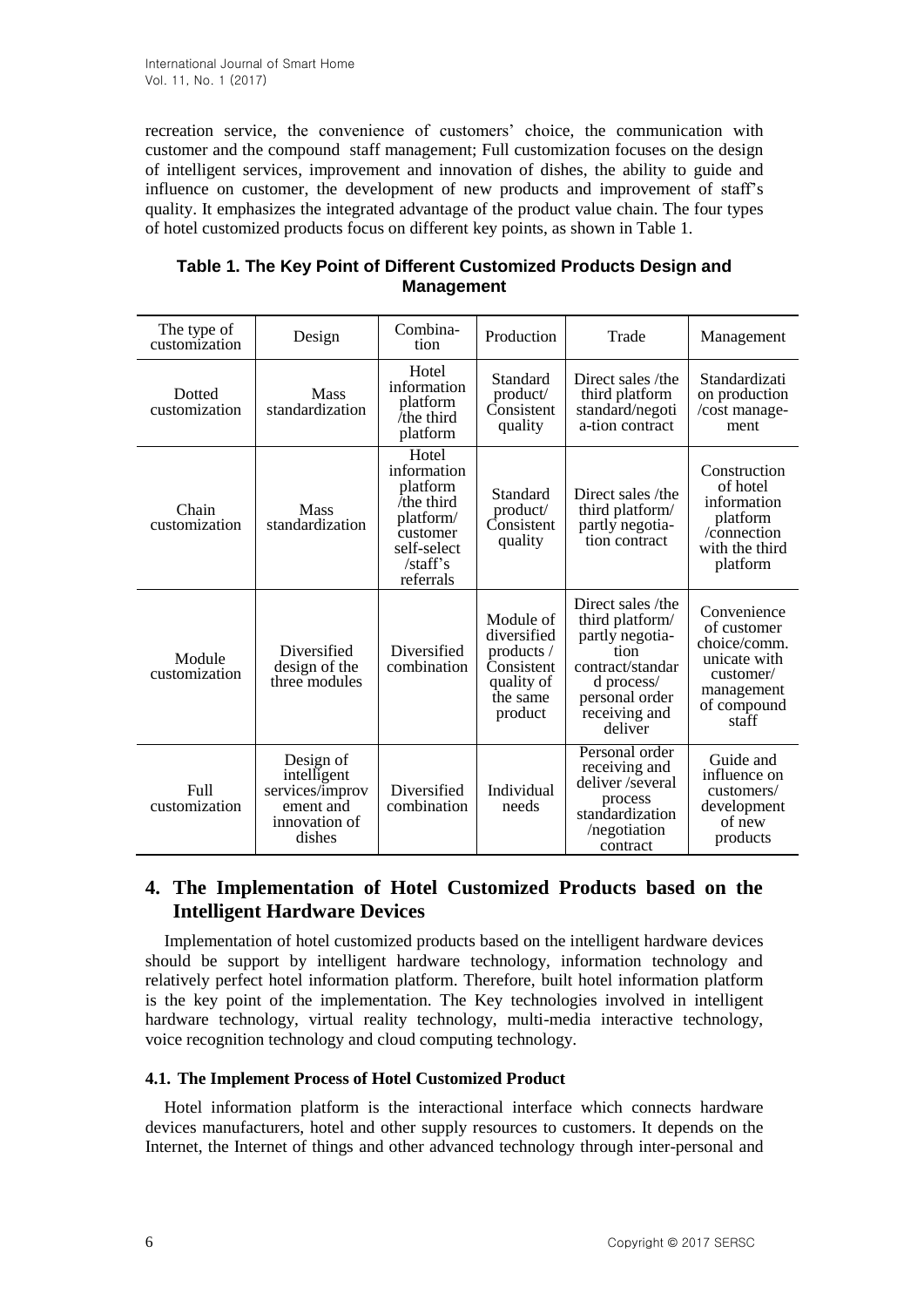man-machine interaction. The platform includes two interfaces of physical and online store (Website, APP, Micro-store). The physical interface (hotel) can help customer percept intelligent hardware devices, communicate with employees in-depth and determine to buy the hotel customized products. There are some advantages of excellent geographical location, compound staff (knowledge, skills, emotional) and "see the material object" to improve the purchase rate of customer in hotel space. The online store is the virtual interface which can help customer conveniently search, compare product and trade in real-time. It can provide the exhibition space of all kinds of hotel products and services at any time and any space. The two interface are functional compatibility and complementary advantages, which can provide customer with efficient and high-quality customed experience.

#### **4.1.1. The Function of Hotel Information Platform:**

(1) The information media of intelligent hardware, health preservation and tourism and leisure. The hotel information platform is given priority to the hotel intelligent customized products, and the tourism and leisure services of destination are complementary. It provides customers with the information of intelligent hardware, health preservation and tourism and leisure which involves hotel internal and external aspects. There are the experience of hotel intelligent hardware devices and the scene in the guestroom, catering and recreation department, participation in the improvment and innovation of hardware devices and dishes, knowledge exchange and learning of fitness, as well as acception of a series of specialized fitness solutions in hotel space; The information consultation, planning and tips sharing of tourism and leisure resourses involving accommodation, transportation, traveling, shopping, entertainment and sport of the destination can meet customer's demand outside the hotel. The implement of hotel customized product inside and outside the hotel needs to establish cooperate relations with the tourism and leisure enterprises of destination, such as manufacturers of intelligent hardware device, scenic spot, restaurant, transportation company, travel agency and shopping store.

(2) The experience sharing of intelligent hardware and tourism/fitness. The hotel information platform establishes virtual community of tourism/fitness and interest club to share the information and experience of intelligent hardware, health preservation and tourism/fitness, following the principle of "the more you share, the more you benefits" by the UGC (user generated content). It can collect massive supply resources to attract customer's attention, and then again gather a large number of suppliers to join ecosystem provide rich, diverse and high quality services for customer. Social network can gather popularity and get a lot of hits for the hotel information platform, at the same time, the products trading and the user's experience provide the hot topics for the social network, accordingly form the profit pattern of social network. It not only will change the customer's consumption style, but also expand the channels of the hotel's profitability.

(3) Differentiation sharing of the demand resources. The customer behavior of searching information is the demand resources generated process. The hotel information platform should [differentially](javascript:void(0);) share the demand resources with intelligent hardware manufacturers and other supply enterprise to create the convenient communication and transaction channel between hotel and other tourism and leisure enterprises.

**4.1.2. The Structure of Hotel Information Platform:** The goal of hotel information platform is flexible and convenient provision of hotel customized products for customer by the way of gathering, scheduling, matching, combinating and management the resources of supply and demand on the basis of the internet of things and cloud computing technology. The structure of hotel information platform contains business module, virtual community module, public information module, background management module and external links module, which is as shown in Figure 2.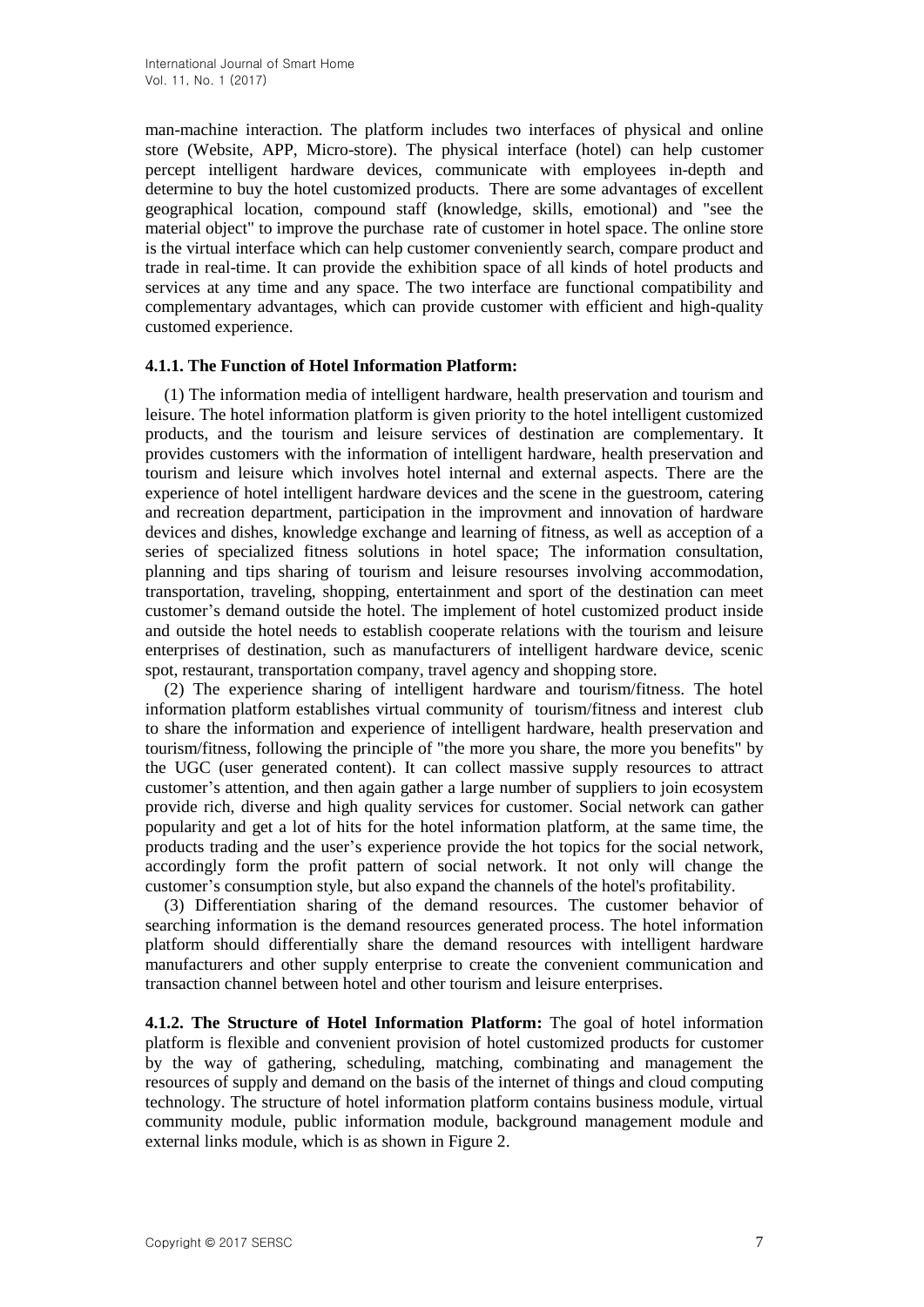

**Figure 2. The Structure of Hotel Information Platform**

The travel/fitness community module is the characteristic of the hotel information platform, its core point is users' interaction and interest sharing. The community module integrates travel/fitness diary, experience of intelligent hardware devices, share of tourism /fitness tips, review, goods in-trade and self-help groups. Additionally, it provide users with a harmonious atmosphere, rich information and equal communication environment to enhance customer's emotional attachment to the community, so the users will often access the platform and gradually form the new travel/fitness plan or experience intelligent hardwares in the community in order to indirectly improve's loyalty to the enterprise; On the other hand, the social network can form a strong alliance through gathering consumers to buy the products in the preferential price. The structure of tourism/fitness community, which is as shown in Figure 3.

Public information module provide updates information of weather, traffic, parking and official travel/fitness activity, which including the activity place, content, contact person, contact phone number. Background management module mainly contains the data maintenance which including travel/fitness activities, hotels, scenic spots, car rental and customer information, order processing and decision analysis. External links module includes the tourism/fitness industry authority and relevant web to expand the view of user.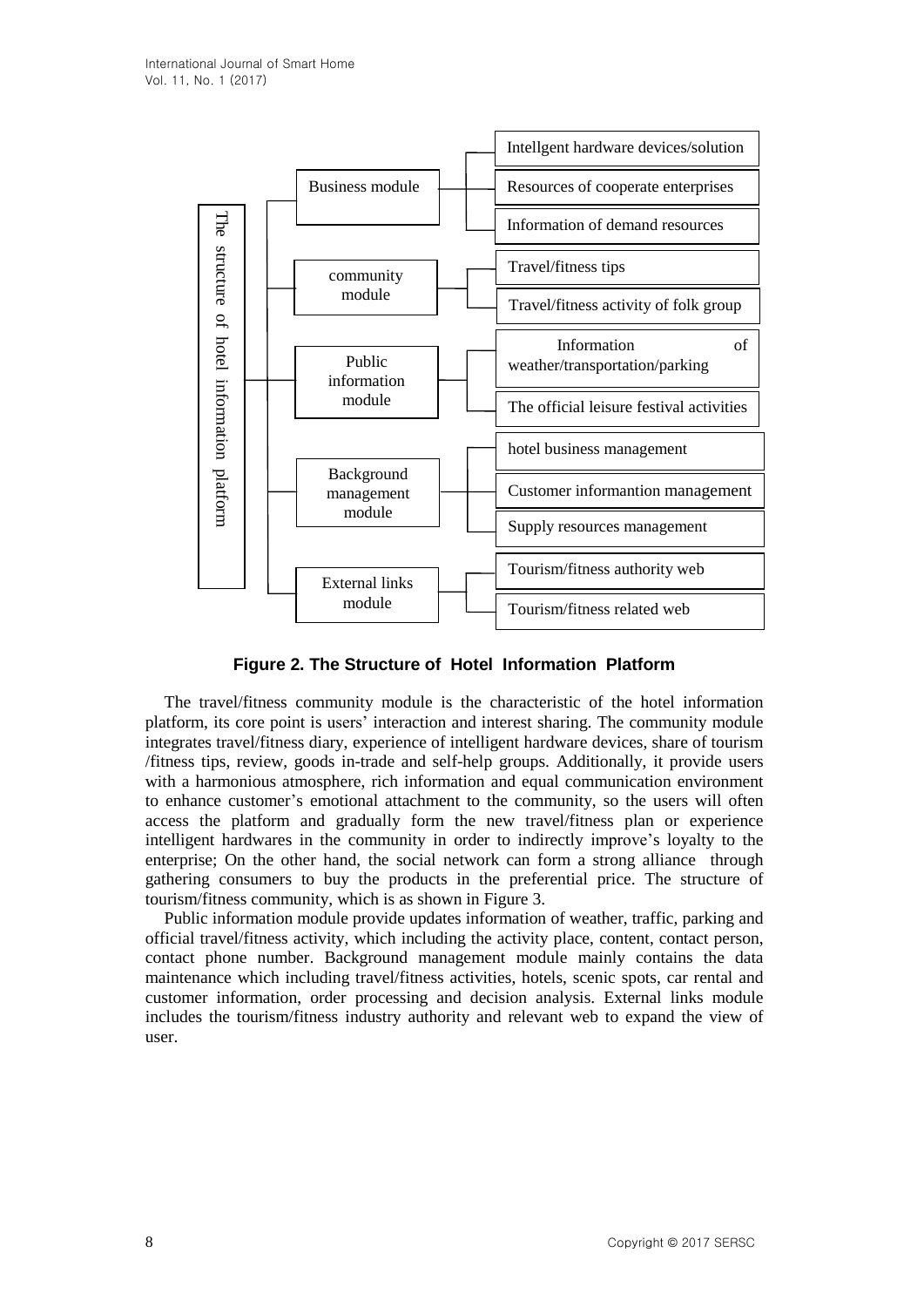

**Figure 3. The Structure of Travel/Fitness Community**

**4.1.3. The Process fram of Hotel Information Platform:** Implement of hotel customized products is based on the hotel information platform, according to the process of service retrieval, matching, integration, optimization, trading, experience and evaluation. The platform not only provides the information services for the customers and the manufacturers of intelligent hardware devices, but also establishes the management system of demand resource to make full use of the requirement information of customers, as shown in Figure 4. The requirement information of customers can provide the beneficial reference and suggestion for new product design and marketing innovation of hotel industry and intelligent hardware manufacturers.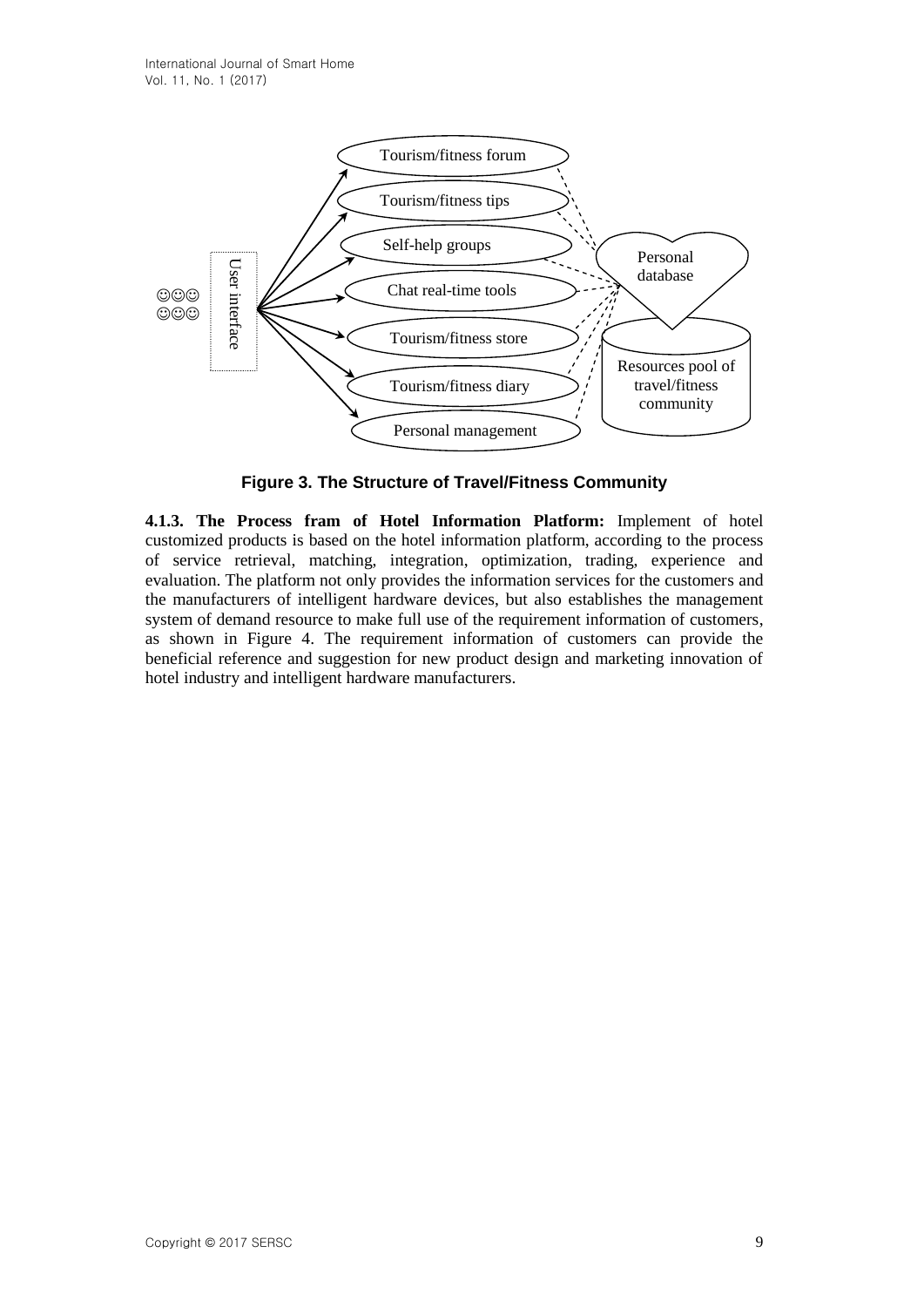

**Figure 4. The Implement Process of Hotel Customized Product**

The hotel information platform utilizes personalized vector retrieval algorithm<sup>[20]</sup>, specific steps are as follows:

(1) Service Vectorization

First, make assumption that the service of hotel information platform is a service set named WS, which contains N services.

Definition 1. Feature t: that is the basic language unit which can represent the service.

Definition 2. Feature weight: that can [measure](javascript:void(0);) the service's ability of the feature t. The feature weight calculation utilizes feature frequency tf and the [opposite](javascript:void(0);) feature frequency

idf:  $W_{ik} = tf_{ik} \times idf_k = tf_{ik} \times \log 2(N/n_k) + 1$ 

 $w_{ik}$ ——the weight of feature  $t_k$  in the service of ws<sub>i</sub>

 $tf_{ik}$ ——the frequency of feature  $t_k$  in the service of ws<sub>i</sub>

N——The total number of N in the service set WS

 $n_k$ ——the service number of feature  $t_k$  in the service of WS

Definition3.the expression of service vectorization: make assumption about that some service has m different features:  $t_1, t_2, \ldots, t_m$ , and computing the feature weight of different features in the wsi, which make up the wsi vector space. The expression of service vectorization:  $\vec{w}s_i = (w_{i1}, w_{i2},..., w_{im})$ 

### (2) Retrieval Keywords Vectorization

First, makes assumption that retrieval keywords request  $Q$  contains the service  $q_i$ , the weight of keywords in the search request:  $i \mathcal{Y}$  *ji*  $\qquad \qquad$  *i j*  $f_{ij} = (o.5 + \frac{0.5 \times qj_{ji}}{\max_i qf_{ij}}) \times \log \frac{N}{n}$ *N qf*  $\frac{0.5 \times qf_{ji}}{2} \times \log$ max  $\alpha_{ii} = (\omega.5 + \frac{\omega.5 \times qf_{ii}}{q}) \times$ 

 $q f_{ii}$  ——the frequency of the service  $q_i$  in the service of ws<sub>i</sub>.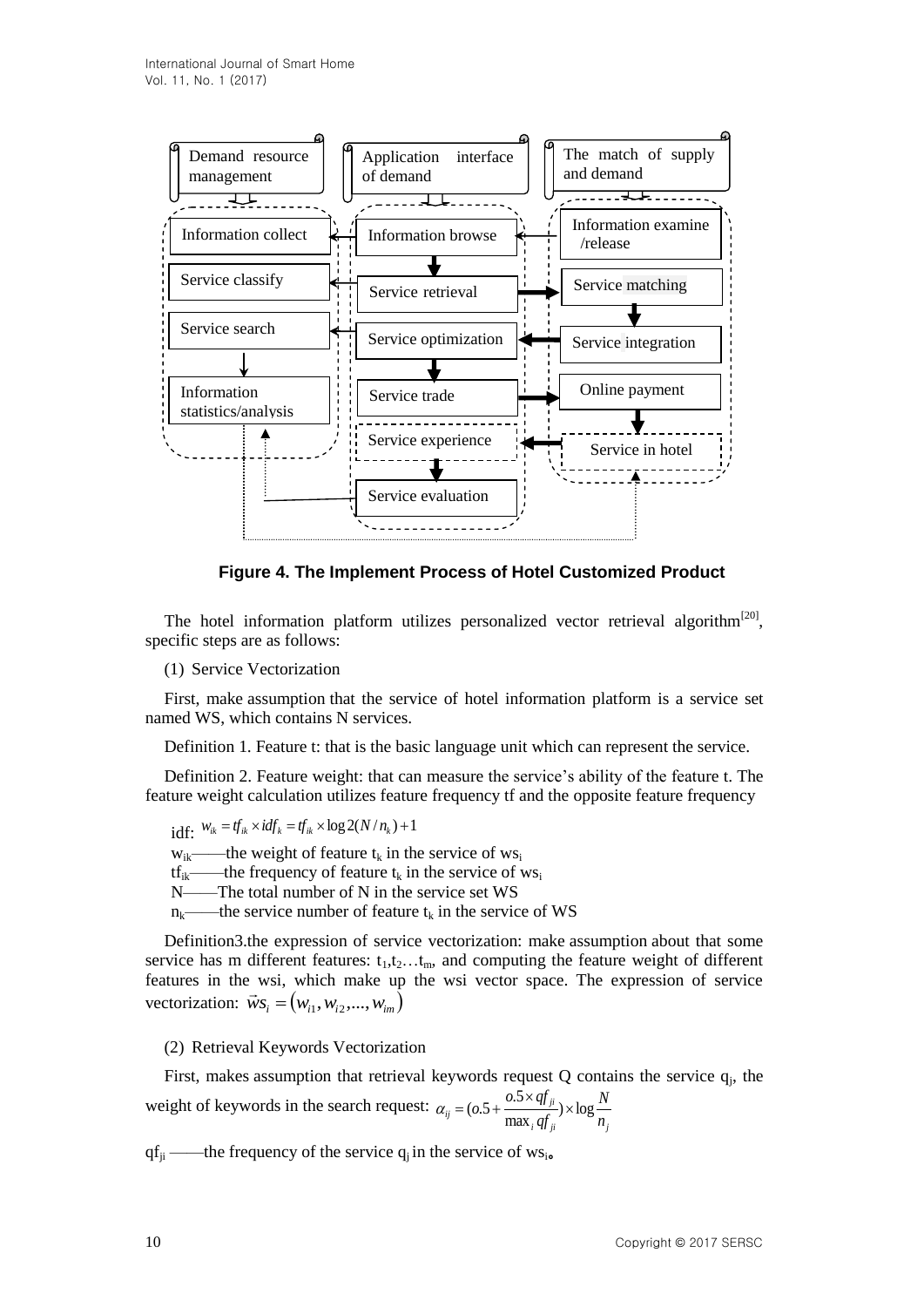$\max_i \text{qf}_{ji}$  ——the maximum number of the service  $q_i$  in all the service N ——The total number of service in the service set WS  $n_j$  ——The service number of keywords qj in the service set WS, The expression of  $q_j$ vectorization:  $\overline{Q}_i = (\alpha_{1j}, ..., \alpha_{ij}, \alpha_{Mj})$ 

## (3) The Specific Steps of the Vector Retrieval Algorithm

 $(1)$ Acquires the WSDL of each service within the range of service directory, and extracts the feature words:  $T_1$ -input the message,  $T_2$ -output the message,  $T_3$ - functional description,  $T_4$ -the name of opi,  $T_5$ -the name of ws,  $T_6$ -the service description. Puts all the feature words together to form the keywords space:

$$
\begin{pmatrix} \{T_{i1}, T_{i2}, T_{i3}, T_{i4}, T_{i5}, T_{i6}\} \\ \dots \\ \dots \\ \{T_{n1}, T_{n2}, T_{n3}, T_{n4}, T_{n5}, T_{n6}\} \end{pmatrix}
$$

 $(1)$ Decompose the service WSDL, and finds out the elements of op<sub>i</sub>, which is expressed as a combination of methods:  $WS_i = \{op_1, op_2, ..., op_n\}$ 

(1) Service vectorization. Using the formula  $w_{ik} = tf_{ik} \times idf_k = tf_{ik} \times \log 2(N/n_k) + 1$ , and computes the weight of each keyword to form quantitative service method, which composes service method vectorization space:

$$
\begin{pmatrix} \{\omega_{i1}, \omega_{i2}, \omega_{i3}, \omega_{i4}, \omega_{i5}, \omega_{i6}\} \\ \dots \\ \{\omega_{n1}, \omega_{n2}, \omega_{n3}, \omega_{n4}, \omega_{n5}, \omega_{n6}\} \end{pmatrix}
$$

④Retrieval request vectorization

According to the formula *i*  $\boldsymbol{y}_j$ *i*  $\boldsymbol{y}_j$  $f_{ij} = (0.5 + \frac{0.3 \times q_{jji}}{\max_i q f_{ij}}) \times \log \frac{N}{n}$ *N qf*  $o.5 + \frac{o.5 \times qf_{ji}}{\max_i qf_{ji}}$   $\times$  log  $\alpha_{ii} = (0.5 + \frac{0.5 \times qf_{ii}}{q}) \times \log \frac{N}{q}$ , compute the weight of the

retrieval request keywords in the same space to form feature weigh space.

$$
\begin{pmatrix} \{\alpha_{_{T_{i1}}},\alpha_{_{T_{i2}}},\alpha_{_{T_{i3}}},\alpha_{_{T_{i4}}},\alpha_{_{T_{i5}}},\alpha_{_{T_{i6}}}\} \\ ... \\ \{\alpha_{_{T_{n1}}},\alpha_{_{T_{n2}}},\alpha_{_{T_{n3}}},\alpha_{_{T_{n4}}},\alpha_{_{T_{n5}}},\alpha_{_{T_{n6}}}\} \end{pmatrix}
$$

In the feature weigh space, query retrieval request, if retrieval request contains some keyword, then the weight of the keyword is  $\alpha T_{i3}$  in the retrieval request vectorization; if retrieval request doesn't contain the keyword, then the weight of the keyword is 0.

⑤Computes the similarity of two vector by the cosine. When the similarity value is 1, the matching coefficient is higher; when the similarity value is 0, the matching coefficient is lower, and forms service ordered list returned to the user according to the similarity calculation results from higher to lower.

$$
sim(op_i,Q) = corel(op_i,Q) = \frac{\overrightarrow{op_i} \bullet \overrightarrow{Q}}{\left\| \overrightarrow{op_i} \right\| \bullet \left\| \overrightarrow{Q} \right\|} = \frac{\sum_{k=1}^{m} w_{ik} \cdot \alpha_k}{\sqrt{\sum_{k=1}^{m} w_{ik}^2 \sum_{k=1}^{m} \alpha_k^2}}
$$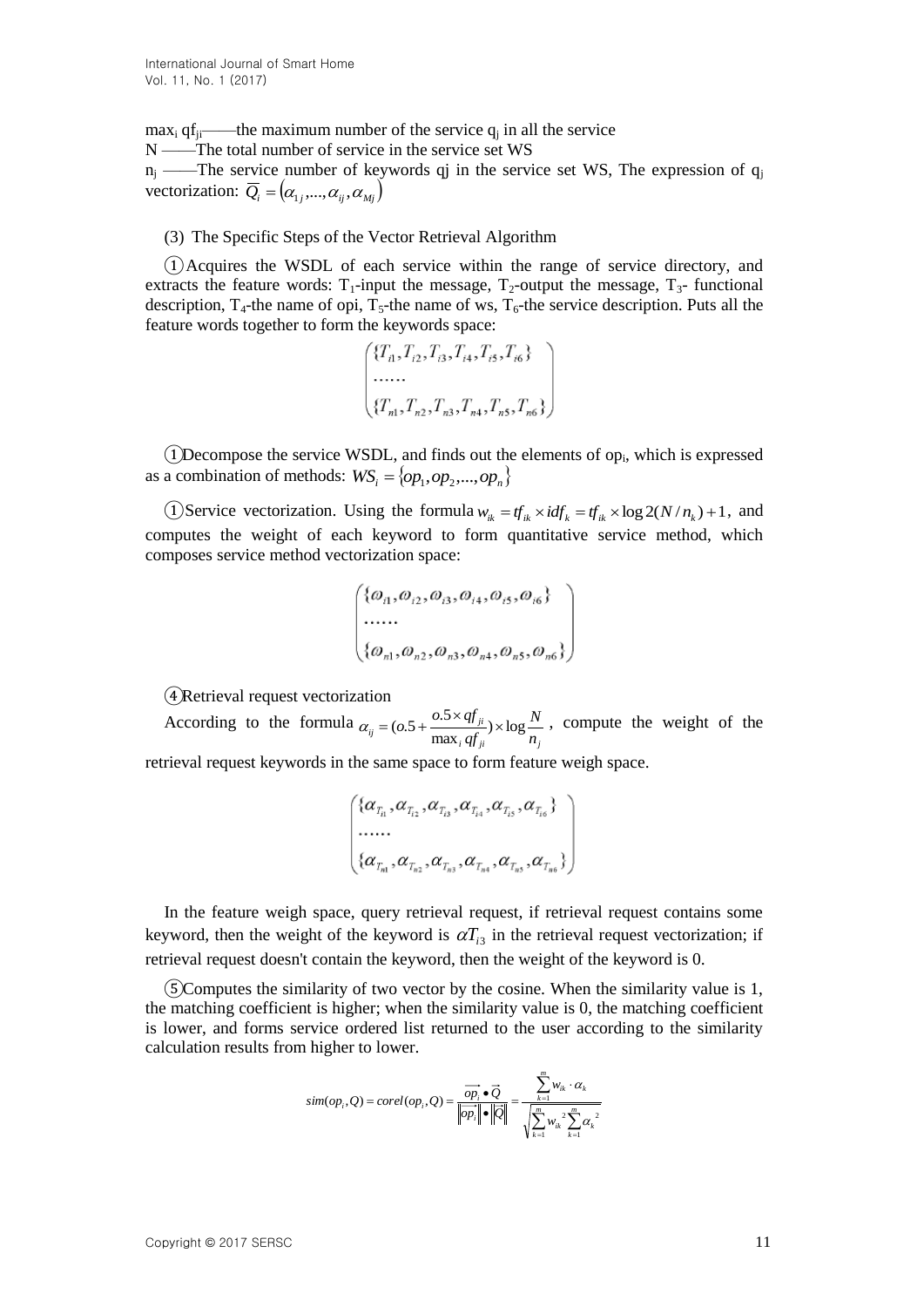**4.1.4. The Specific Process of Customized Service of Platform for Customer:** The customized services of hotel information platform for customer contain customized information release in real-time, personalized information recommendation, real-time tracking schedule change information and making tourism/fitness plan.

(1) Customized information release. The platform should release information by the way of user's reservation in advance, which including the user's interface (such as the information numbers can be shown in a page, the color of the links, content arrangement), the delivery date and cycle, the delivery way , such as Email, short messages or WeChat.

(2) Individual information recommendation in real-time. The platform should recommend information which is needed for the users at any time and place based on the users' location, according to users' requirements and historical behavior information, in order to help users to make decision. The recommend information should refer the nearby restaurants, entertainment and leisure places, transportation and itinerary *etc*. The platform provides the personalized information service which is based on the common data analysis.

When users browse the website, the personalized information recommendation system of platform will not only record and analyse the user's information and behavior, but also similarity calculate compared with the stored data in the database and rank the supply information which is close to users' needs. Then the calculated result will delivery to the customer for choosing in real-time. After user selects the required service from the service list, the selected service is submitted to the server, the program will match and integrate the informationion to automatically display schedule and calculate the price. It also can record and store the user's interface, the service record and retrieve words in the database. It not only can help users to find the historical information, but also help platform recommend related information in time, the specific process of individual information recommendation is shown in Figure 5.



**Figure 5. The Specific Process of Individual Information Recommendation**

(3) Tracking schedule change information in real-time. During the journey, the schedule maybe change due to subjective or objective factors, so the platform will meet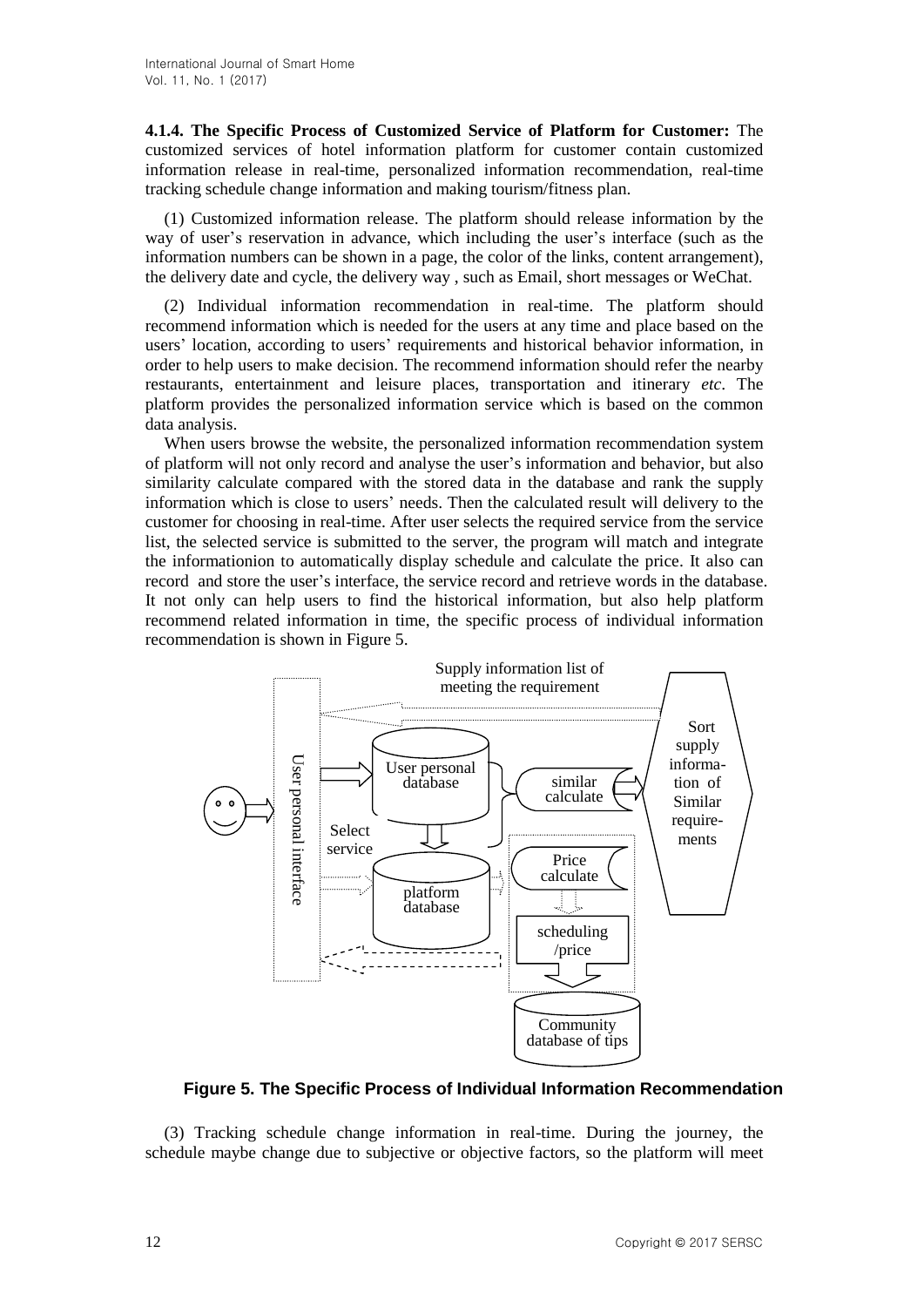the demand of customer in time. According to the user's schedule which is written on the web site, it can track customer's schedule information in real-time which including the change of scheduled flight departure time, business hours of scenic spots and tourism/fitness activity, and inform users timely to help them to adjust the travel arrangements. For example when the flight is late, platform will help user to contact the hotel to delay check-in time or increase the leisure activities and so on. The user can get and modify the schedule plan at any time and place through the mobile device during the journey.

(4) Making travel/fitness plan. The platform makes, organizes and completes activity items according to customer proposed purpose, scope and number of people. The platform sets up the consultant of tourism/fitness, after customer release travel/fitness plan and demand information, they can obtain customized plans in 24 hours. There are many travel/fitness plan from different consultants for free, before the deadline, the user can choose the most satisfactory solution, and communicate scheme details again with the consultant one-on-one to finally confirm the plan.

## **4.2.The Technical Support for Implementation of Hotel Customized Product**

**4.2.1. Intelligent Hardware Technology:** Intelligent hardware technology is on basis of the advanced technology which includes modern sensor technology, network technology, automation technology, anthropomorphic intelligent technology, and make the traditional common instruments, daily household appliances and medical equipment to have the function of information collection, analysis and execution. The intelligent hardware device can realize intelligent perception and human-computer interaction. It has the powerful intelligent function through software support and data interaction. Intelligent hardware devices with the technology of network, mobile computing and cloud computing form a "cloud+end" typical structure from single intelligence to network intelligence with the additional value from the mass data.

**4.2.2. Virtual Reality Technology:** Virtual reality technology is found by Jaron Lanier in the early 80s, also known as artificial environment, which is characterized by 3D glasses and 3D Helmet-Mounted Displays. Virtual reality technology is a new technology which involves numerous subjects. It combines computer technology, simulation technology, three-dimensional design, computer graphics, image processing, pattern recognition, artificial intelligence, computer network, multimedia, sensor technology, microelectronics technology and parallel processing to a new technology. Virtual reality creates a realistically virtual environment by using virtual reality hardware devices and computer systems, the user experiences the sense of visual, hearing, touch, smell, moving and dynamic interaction in virtual space.

**4.2.3. Multi-modal Human Robot Interaction Technology:** Multi-modal human robot interaction should play a major role in the future development direction of humancomputer interaction. The technology should be become the preferred way to the wearable devices. The technology can control the wearable devices by the way of identifying the body movement, language, expression, nerve and so on, and feedback to the users through visual and auditory.

**4.2.4. Intelligent Voice Technology:** Intelligent voice technology is the most natural and convenient way of interaction, input instructions by voice command, and improves the human-computer interaction to the high level of human-machine dialogue, in order to release the hands of user to focus on the tasks. Intelligent voice technology is made up of speech synthesis, speech recognition and semantic understanding, speech aroused and other technical support. Among them, speech aroused technology and the far field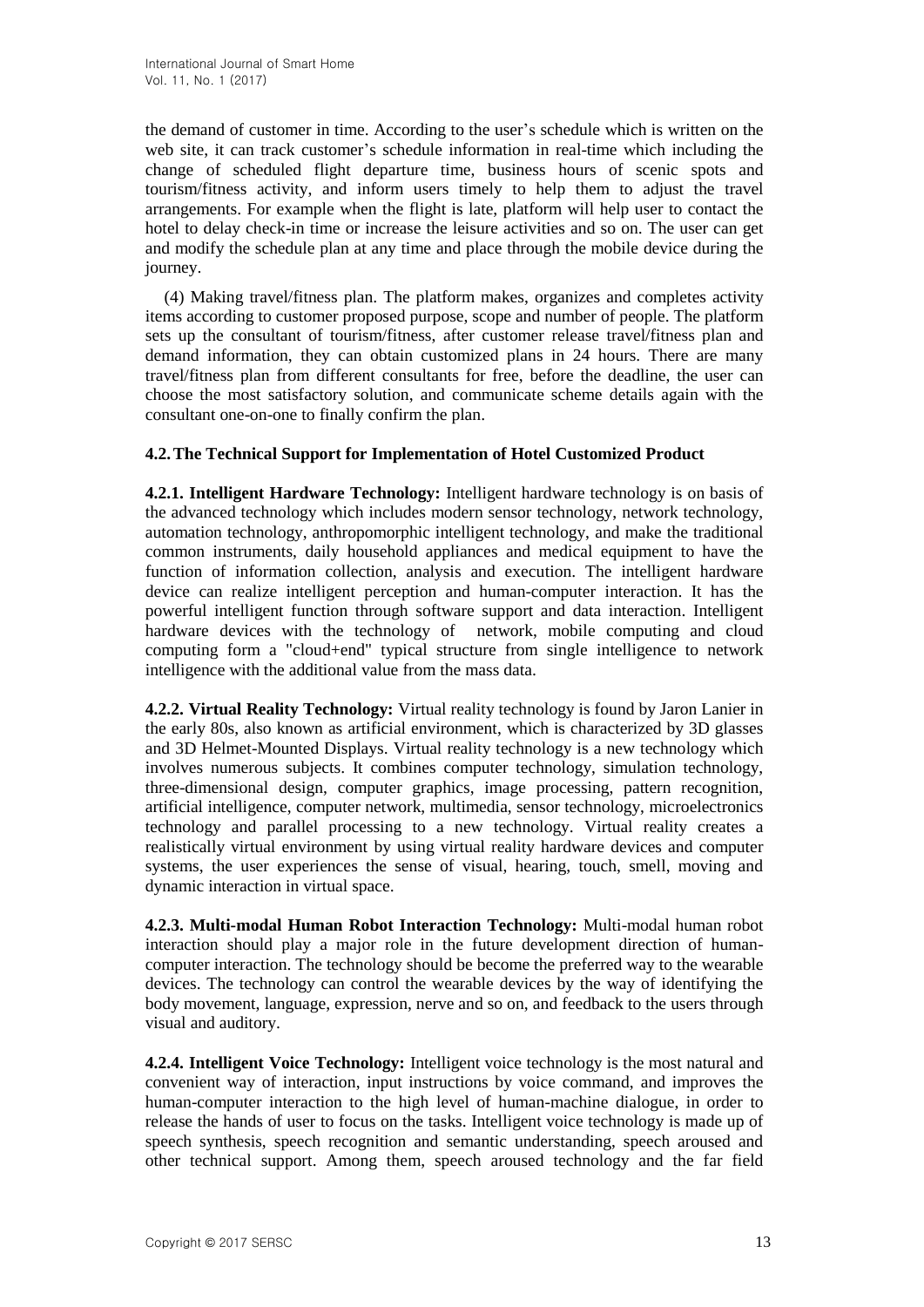identification technology play important role for the whole course of speech interaction. It has the advantages of low power consumption, high arousal rate, low false awake and customized aroused word.

**4.2.5. Cloud Computing Technology:** Cloud computing technology makes the waiting routine automatically split into many smaller subroutine through the large processing capacity of computer network, and then pass them to some huge system which is made up of many servers to search, calculate and analyse, finally put the results back to the user. All calculations will complete by large-scale "cloud" network to realize the resource sharing and cooperation. The core technology includes clustering technology, search engine technology, vector retrieval algorithm, personalized recommendation technology and massive storage technology.

## **5. Conclusion**

With the rapid development of high and new technology, intelligent hardware devices inevitably become the new medium for hotel customized products, the hotel customized product based on intelligent hardware technology has a large optimized space of function and technology. For example hotel can develop auxiliary software and services on existing wearable equipment outside the hotel space, and the customer should pass monitoring health indicators and vegetables at home to hotel information platform, in order to get food collocation scheme and cooking process. They can watch, cook and chat each other at the same time, and get pleasant experience of mealtime. Intelligent hardware devices build seamless connection with human, environment and network. This article only describes the logical framework of hotel customized product design and implementation, lacks the relevant empirical research support. Therefore how to have a more in-depth combination with virtual reality technology, artificial intelligent technology, wearable technology and other emerging technologies will become one research direction in the future. At the same time, the theoretical discussion and empirical research of the hotel customized service mode will become the focus of the next step research.

## **References**

- [1] [K. J. Kim](http://www.emeraldinsight.com/author/Kim%2C+Ki+Joon) and [D.-H.](http://www.emeraldinsight.com/author/Shin%2C+Dong-Hee) Shin, "An acceptance model for smart watches: Implications for the adoption of future wearable technology‖, Internet Research, vol. 25, Iss: 4, **(2015)**, pp. 527-541.
- [2] [X. Wang,](http://www.emeraldinsight.com/author/Wang%2C+X) S. [K. Ong](http://www.emeraldinsight.com/author/Ong%2C+SK) and A. Y. [C. Nee,](http://www.emeraldinsight.com/author/Nee%2C+AYC) "Real-virtual interaction in AR assembly simulation based on component contact handling strategy", Assembly Automation, vol. 35, Iss: 4, (2015), pp. 376-394.
- [3] [P. Xia,](http://www.emeraldinsight.com/author/Xia%2C+Pingjun) [A. M. Lopes](http://www.emeraldinsight.com/author/Mendes+Lopes%2C+Ant%C3%B3nio) and [M. T. Restivo,](http://www.emeraldinsight.com/author/Restivo%2C+Maria+Teresa) "A review of virtual reality and haptics for product assembly: from rigid parts to soft cables‖, Assembly Automation, vol. 33, Iss: 2, **(2013)**, pp. 157-164.
- [4] W. L. [Khoo,](http://www.emeraldinsight.com/author/Lun+Khoo%2C+Wai) [J. Knapp,](http://www.emeraldinsight.com/author/Knapp%2C+Joey) [F. Palmer,](http://www.emeraldinsight.com/author/Palmer%2C+Franklin) [T. Ro](http://www.emeraldinsight.com/author/Ro%2C+Tony) and [Z. Zhu,](http://www.emeraldinsight.com/author/Zhu%2C+Zhigang) "Designing and testing wearable range-vibrotactile devices‖, Journal of Assistive Technologies, vol. 7, Iss: 2, **(2013)**, pp. 102-117.
- [5] [M. C. tom Dieck,](http://www.emeraldinsight.com/author/Tom+Dieck%2C+M+Claudia) [T. Jung](http://www.emeraldinsight.com/author/Jung%2C+Timothy) and [D.-I. Han,](http://www.emeraldinsight.com/author/Han%2C+Dai-In) "Mapping requirements for the wearable smart glasses augmented reality museum application", Journal of Hospitality and Tourism Technology, vol. 7, Iss: 3, **(2016)**, pp. 230-253.
- [6] [F. Haghdoost,](http://www.emeraldinsight.com/author/Haghdoost%2C+Fatemeh) [V. Mottaghitalab](http://www.emeraldinsight.com/author/Mottaghitalab%2C+Vahid) and [A. K. Haghi,](http://www.emeraldinsight.com/author/Haghi%2C+Akbar+Khodaparast) "Comfortable textile-based electrode for wearable electro cardiogram", Sensor Review, vol. 35, Iss: 1, (2015), pp. 20-29.
- [7] [Y. W.](http://www.emeraldinsight.com/author/Gao%2C+Yiwen) Gao, [H. Li](http://www.emeraldinsight.com/author/Li%2C+He) and [Y. Luo,](http://www.emeraldinsight.com/author/Luo%2C+Yan) "An empirical study of wearable technology acceptance in healthcare", Industrial Management & Data Systems, vol. 115, Iss: 9, **(2015)**, pp. 1704-1723.
- [8] [R. Bloss,](http://www.emeraldinsight.com/author/Bloss%2C+Richard) "Wearable sensors bring new benefits to continuous medical monitoring, real time physical activity assessment, baby monitoring and industrial applications‖, Sensor Review, vol. 35, Iss: 2, **(2015)**, pp. 141-145.
- [9] Salsabeel F. M. AlFalah, D. K. Harrison, V. Charissis and D. Evans, "An investigation of a healthcare management system with the use of multimodal interaction and 3D simulation: A technical note", Journal of Enterprise Information Management, vol. 26, Iss: [1/2,](http://www.emeraldinsight.com/toc/jeim/26/1%2F2) **(2013)**, pp. 183-197.
- [10] R. Bogue, "The role of artificial intelligence in robotics, [Industrial Robot: An International](http://www.emeraldinsight.com/loi/ir) Journal", vol. 41, [Iss:](http://www.emeraldinsight.com/toc/ir/41/2) 2, **(2014)**, pp. 119-123.
- [11] [T. P. Abeles,](http://www.emeraldinsight.com/author/Abeles%2C+Tom+P) "The question is which is to be master–that's all", On the Horizon, vol. 23, Iss: 4, (2015), pp. 339-341.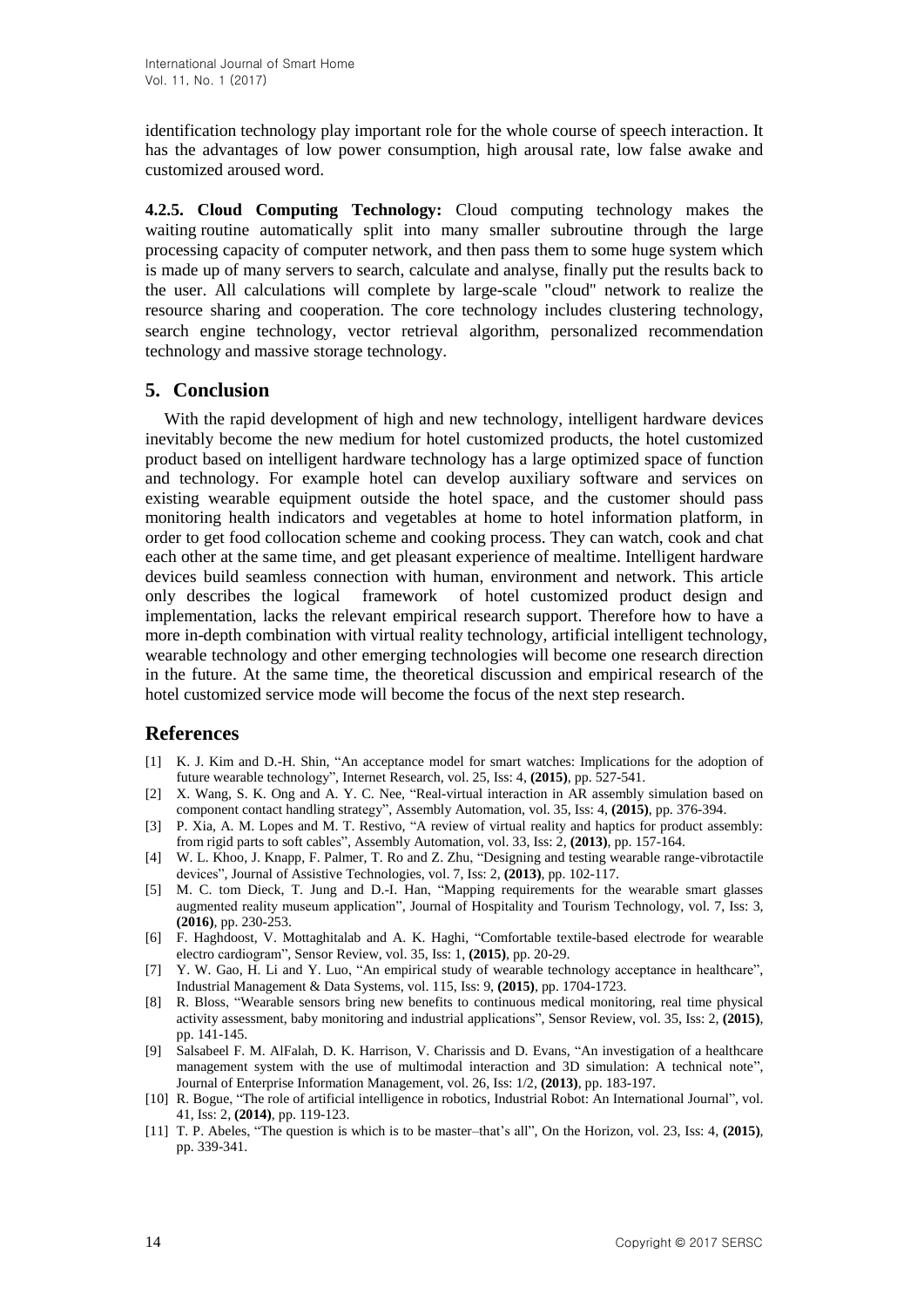- [12] R. Bogue, "Miniature and microrobots:review of recent developments", [Industrial Robot:](http://www.emeraldinsight.com/loi/ir) An [International Journal,](http://www.emeraldinsight.com/loi/ir) vol. 42, [Iss:](http://www.emeraldinsight.com/toc/ir/42/2) 2, **(2015)**, pp. 98-102.
- [13] A. Pomprapa, D. Muanghong, M. Köny, S. Leonhardt, P. Pickerodt, O. Tjarks, D. Schwaiberger and B. Lachmann, "Artificial intelligence for closed-loop ventilation therapy with hemodynamic control using the open lung concept", [International Journal of Intelligent Computing and Cybernetics,](http://www.emeraldinsight.com/loi/ijicc) vol. 8, [Iss:](http://www.emeraldinsight.com/toc/ijicc/8/1) 1, **(2015)**, pp. 50-68.
- [14] T. M. Long and Y. W. Nan, "The Adaptive WFCNNs backstepping force/mobile robot motion control system‖, [Kybernetes,](http://www.emeraldinsight.com/loi/k) vol. 43, [Iss:](http://www.emeraldinsight.com/toc/k/43/2) 2, **(2014)**, pp. 281-306.
- [15] N. El Kashef, Y. F. Hassan, K. Mahar and M. H. Fahmy, "Philosophy of gustatory perception strategy [for hand gesture recognition‖](http://www.emeraldinsight.com/doi/full/10.1108/K-03-2014-0047), [Kybernetes,](http://www.emeraldinsight.com/loi/k) vol. 44, [Iss:](http://www.emeraldinsight.com/toc/k/44/3) 3, **(2015)**, pp. 451-459.
- [16] S. Emil, Virginia Mărăcine Hybrid, "The hybrid intelligent systems design using grey systems theory", [Theory and Application,](http://www.emeraldinsight.com/loi/gs) vol. 5, [Iss:](http://www.emeraldinsight.com/toc/gs/5/2) 2, **(2015)**, pp. 194-205.
- [17] F. Yao, C. Zhang and W. Chen, "Smart talking robot Xiaotu: participatory library service based on [artificial intelligence‖](http://www.emeraldinsight.com/doi/full/10.1108/LHT-02-2015-0010), [Library Hi Tech,](http://www.emeraldinsight.com/loi/lht) vol. 33, [Iss:](http://www.emeraldinsight.com/toc/lht/33/2) 2, **(2015)**, pp. 245-260.
- [18] Leifeng website, "Service robots brings about change of the hotel industry", (2016), [http://tech.meadin.com/fws/132729\\_1.shtml.](http://tech.meadin.com/fws/132729_1.shtml)
- [19] Sina science, "A intelligent mattress can monitor the sleep", (2016), [http://tech.sina.com.cn/q/life/2016-](http://tech.sina.com.cn/q/life/2016-01-09/doc) [01-09/doc.](http://tech.sina.com.cn/q/life/2016-01-09/doc)
- [20] Z. Liyan, "The Research on Railway Information Sharing Platform and Key-Technologies Based on Cloud Computing[D]‖, China Academy of Railway science doctoral dissertation, **(2013)**, pp. 89-91.